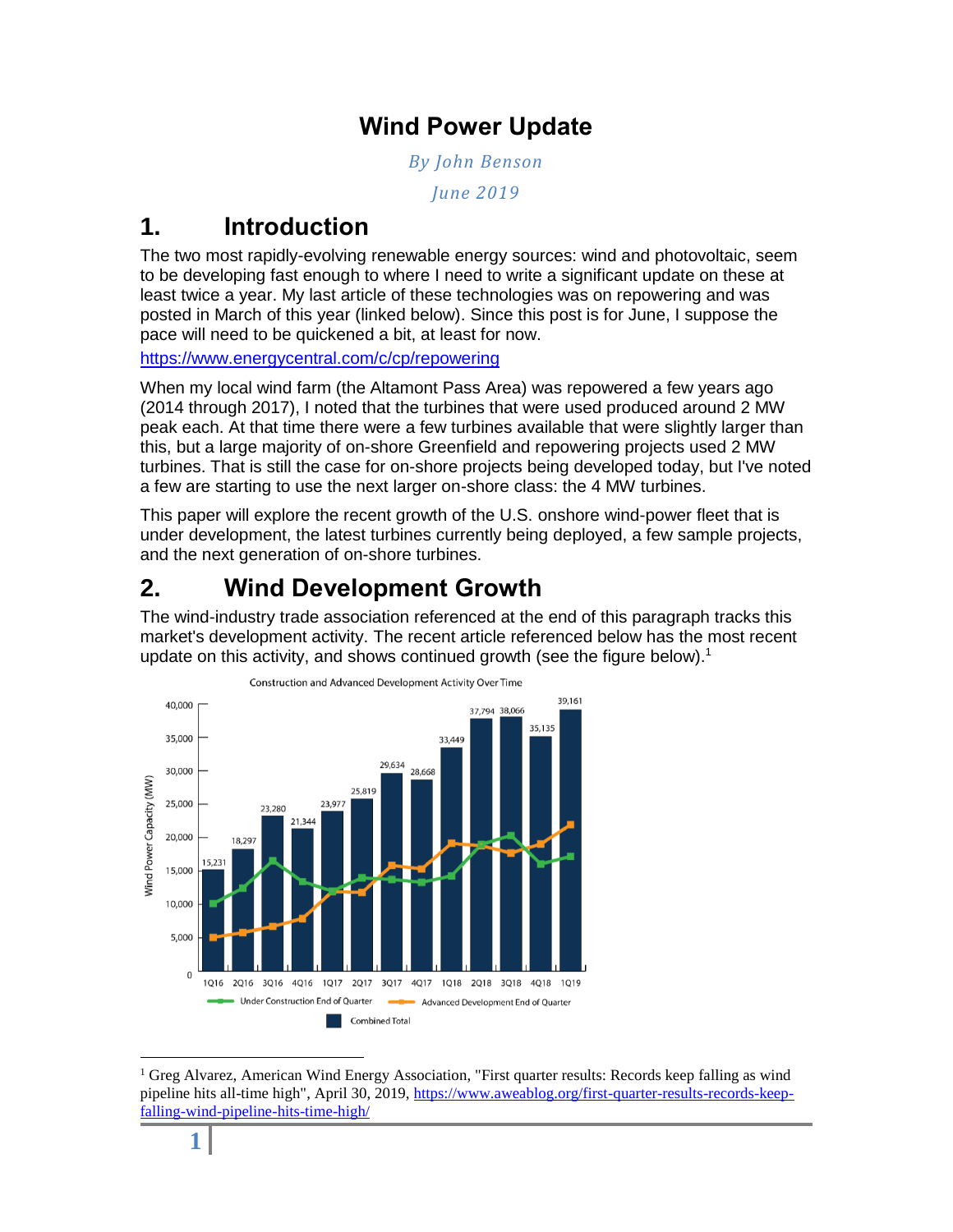Per the above reference, *"… the U.S. now has 97,223 MW of installed capacity, enough to power over 30 million U.S. homes."*

Please see the above link for additional details.

### **3. Major Turbine Vendors Projects and Products**

The competitive landscape in the U.S. for utility-scale wind turbines has consolidated to three major vendors. Each of these is reviewed below.

#### **3.1. Siemens Gamesa Renewable Energy (SGRE)**

SGRE has been integrating its two parent companies since the merger was announced in 2016, and they are probably well-along in this process. Prior to the merger, Siemens was a pioneer in off-shore technology, and Gamesa had one of the most reliable onshore wind turbines. After the merger the combined company is the largest wind-energy company in the world by installed capacity  $(-69 \text{ GW})$ .<sup>2</sup>

SGRE currently offers the following on-shore wind turbines in both low-to-medium wind speed and high wind speed versions: 2.1 MW, 2.6/2.9 MW, 3.4 MW and 4.5 MW. Also, in the pipeline for delivery in 2020 is a 5.8 MW turbine. $3$ 

The following is a large project that is under construction:

**Clearway Energy Group's Mesquite Star** in Fisher County, Texas (northwest of Abilene). Clearway Energy has broken ground in early May, 2019 on this 419 MW project after closing the financing for the project.

Mesquite Star's customers and revenue contract counterparties include several preeminent institutions, including Ecolab Inc., Brown University, Cisco Systems, Inc., and others and Clearway is pleased to have the opportunity to support them in meeting their sustainability and clean energy goals. Mesquite Star was developed through a partnership between Clearway and Hill Country Wind Power, L.P., its original developer.

The project will have a total of 118 wind turbines, supplied by Siemens Gamesa Renewable Energy. Simultaneous with financial close, Clearway issued Notice to Proceed with its EPC partner, Blattner Energy, Inc. The project is expected to begin commercial operations in early 2020.

#### **3.2. General Electric**

My other former employer (in addition to Siemens) was GE. They are also a major supplier of wind turbines in the U.S. Their product range of onshore turbines roughly parallels SGRE's, with a 2 MW class, a 3 MW class and a larger class with an operating 4.8 MW turbine and future 5.3 MW unit. They also offer turbines optimized for both low/medium wind speed, and high wind speed. The one interesting wrinkle they offer is a two-piece blade design for their largest turbines. This would seem to make transportation logistics a bit easier, and also provide for easier partial repowering projects, although I believe SGRE offers blade-extensions for the latter.<sup>4</sup>

The following is a large project that was recently completed:

**Amazon Wind Farm Texas** has the capacity to generate approximately 1 million megawatt-hours of electricity annually — enough to power almost 90,000 U.S. homes.

 $\overline{a}$ 

<sup>&</sup>lt;sup>2</sup> Wikipedia article on Siemens Gamesa, https://en.wikipedia.org/wiki/Siemens Gamesa

<sup>3</sup> SGRE Website,<https://www.siemensgamesa.com/en-int>

<sup>&</sup>lt;sup>4</sup> GE Renewable Energy, Wind Energy Solutions,<https://www.ge.com/renewableenergy/wind-energy>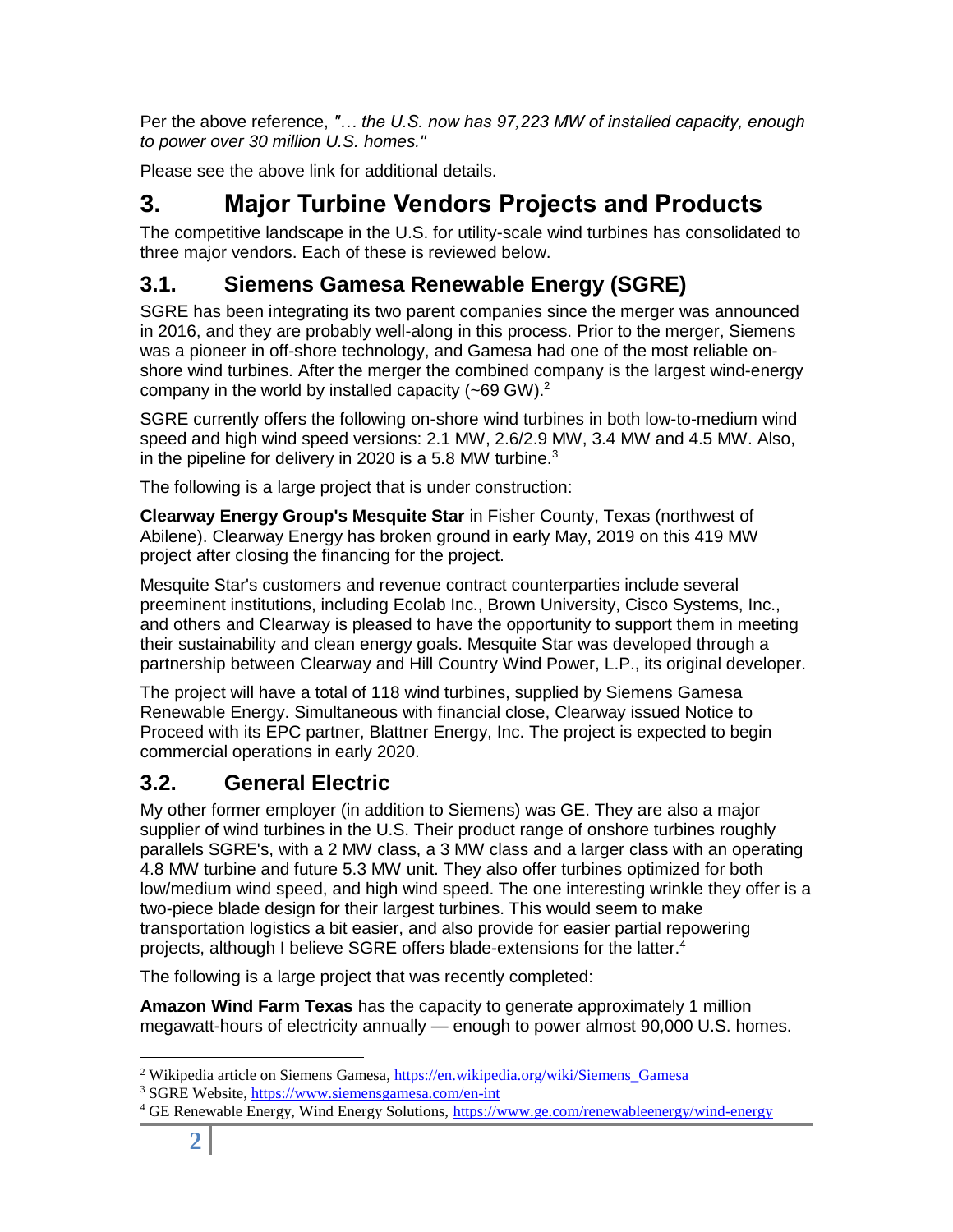The wind farm, built by Lincoln Clean Energy, includes a fleet of GE wind turbines, and of the energy generated, 90 percent of this is sold to Amazon's fulfillment arm.

This project is a 253 Megawatt wind farm in Scurry County, West Texas The farm opened in late 2017 and includes over 100 turbines which feed into the Texas electric grid.

#### **3.3. Vestas**

Vestas has similar offerings as compared to GE and Siemens-Gamesa: a 2 MW Platform, a 4 MW platform and a newly introduced EnVentus 5.6 MW Platform (first deliveries in 2020). Also like GE and SGRE, they offer separate designs optimized for low/medium wind speed, and high wind speed.<sup>5</sup>

The following is a large project that was recently announced:

**PacifiCorp TB Flats I and II:** Vestas has received an order for 459 MW of V136-4.2 MW turbines operating in 4.3 MW power-optimized mode from PacifiCorp, a subsidiary of Berkshire Hathaway Energy, for two wind projects, TB Flats I and II, located in Wyoming. Including previously purchased V110-2.0 MW turbines, the projects will have a combined capacity of 503 MW.

TB Flats I and II are part of PacifiCorp's Energy Vision 2020 initiative, a \$3.1 billion investment to expand wind power via repowering existing projects, adding 1,150 MW of new wind resources by the end of 2020, and building a 140-mile transmission line segment in Wyoming to enable wind generation.

As part of Energy Vision 2020, Vestas and PacifiCorp previously partnered on partial repowering the Marengo and Marengo II wind projects in Washington, upgrading the site's existing V80-1.8 MW turbines with V100-2.0 MW turbines.

# **4. Wyoming Wind and New Transmission Project**

With wind, geographic diversity is important. In the western U.S. most of the really big loads are on or near the West Coast. The west also has many operating and planned wind-power projects, but frequently their output does not correspond to peak demand periods in this region. Thus bringing renewable energy from further east is important.

A major new transmission line that runs from Wyoming to Nevada's Hoover Dam (see map below) is being developed. This \$3 billion transmission project, the TransWest Express Transmission Project, hopes to bring several gigawatts of new wind power from Wyoming to West Coast electricity markets.<sup>6</sup>

TransWest is a subsidiary of the Anschutz Corp., the private holding company of oil billionaire Philip Anschutz. Anschutz Corp. bought the rights in to the Trans West project in 2008. Anschutz Corp. also owns the Power Company of Wyoming, a subsidiary that's developing the 3-gigawatt Chokecherry and Sierra Madre Wind Energy Projects in southwestern Wyoming. This region has been identified as one of the best wind resources in the country (also see the PacifiCorp Wyoming project referenced in the prior subsection).

 $\overline{a}$ <sup>5</sup> Vestas Website[, https://www.vestas.com/](https://www.vestas.com/)

<sup>&</sup>lt;sup>6</sup> Jeff St. John, Greentech Media, "\$3 Billion Transmission Project Wins Key Permit in Quest to Bring Wind Power to the West Coast", April 23, 2019, [https://www.greentechmedia.com/articles/read/transwest](https://www.greentechmedia.com/articles/read/transwest-wins-key-permit-for-transmission-to-bring-wyoming-wind-power-to-t?utm_medium=email&utm_source=Daily&utm_campaign=GTMDaily)[wins-key-permit-for-transmission-to-bring-wyoming-wind-power-to](https://www.greentechmedia.com/articles/read/transwest-wins-key-permit-for-transmission-to-bring-wyoming-wind-power-to-t?utm_medium=email&utm_source=Daily&utm_campaign=GTMDaily)[t?utm\\_medium=email&utm\\_source=Daily&utm\\_campaign=GTMDaily](https://www.greentechmedia.com/articles/read/transwest-wins-key-permit-for-transmission-to-bring-wyoming-wind-power-to-t?utm_medium=email&utm_source=Daily&utm_campaign=GTMDaily)